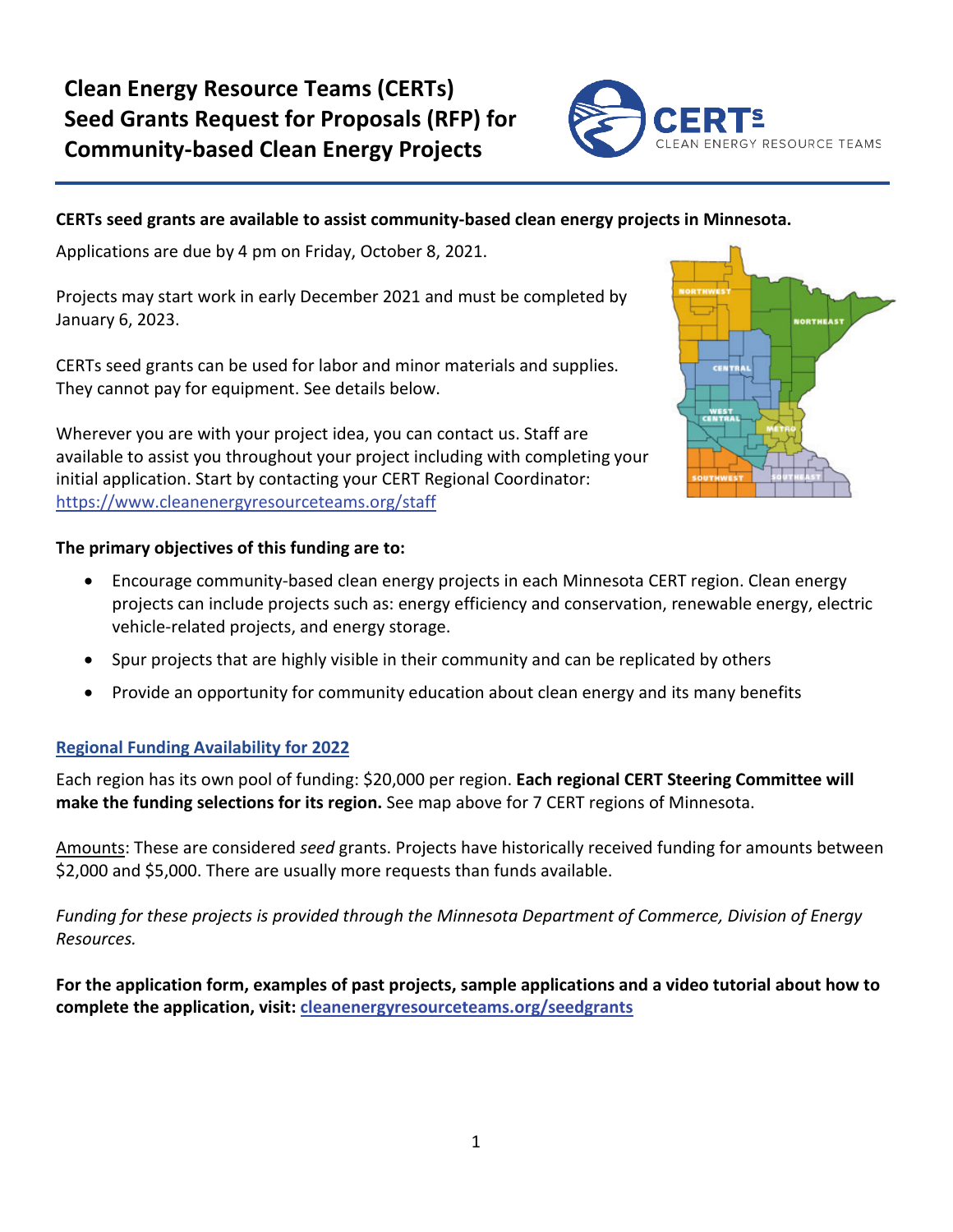# **Eligibility**

- Project must be located in Minnesota.
- Eligible applicants include but are not limited to: nonprofit organizations, community-based organizations, local governments, tribal nations, schools, libraries, civic associations, religious institutions, service clubs, student groups, business associations, cooperatives, food shelves, shelters, and for profit entities if the project has a larger public purpose. If you have questions about eligibility, email[: rfp@cleanenergyresourceteams.org.](mailto:rfp@cleanenergyresourceteams.org)
- Eligible costs include labor and minor materials and supplies. Examples of eligible and ineligible costs are listed below. If you have questions about eligible costs, email [rfp@cleanenergyresourceteams.org.](mailto:rfp@cleanenergyresourceteams.org)
	- o Examples of eligible labor costs include: consultant fees, design professional fees, electrician costs, installer costs, student interns, or participation incentives.
	- $\circ$  Eligible material and supply costs include: printing, postage, office materials and supplies to conduct outreach and education, training and registration fees, mileage (at approved state rates).
	- o **Not** eligible: capital costs, or substantial equipment and hardware
- Project must be completed within the funding period: December 1, 2021, through January 6, 2023.
- Preference will be given to proposals that are from, led by, and/or include meaningful participation by historically underserved populations. CERTs defines underserved populations as energy burdened communities—those who spend more than 5% of their income on energy costs—and other groups historically excluded from energy decisions and opportunities. This includes (but is not limited to) Black, Indigenous and People of Color, immigrants, low income, disabled, women, LGBTQ+ communities, and geographically isolated communities.

# **Contractual Terms**

- Projects will submit an interim and final report.
- CERTs cannot fund work completed before December 1, 2021.
- Payments are normally made on a reimbursement basis, after the work is completed. However, prepayments may be allowed if you ask before October 8th at [rfp@cleanenergyresourceteams.org.](mailto:rfp@cleanenergyresourceteams.org)
- Projects can request payment as soon as their projects are done. Project can also request interim payments. 50% of the project award can be paid when 50% of the project is complete.
- Invoices will not be paid until reports are received, reviewed and approved.
- If there has been no progress on the project by the time of the interim report (June 1, 2022), funding may be revoked and reallocated to another project in the same region.
- Projects agree to share results publicly via a case study (that CERTs will write).

# **Materials & Submission Information**

All proposals meeting the eligibility requirements described in the RFP and received by the deadline will be evaluated based on the statewide and regional criteria described below.

Responders are **encouraged to seek appropriate collaborators and/or partners as necessary.** In addition, CERT staff are available to help potential applicants with their proposals. **Please reach out with questions about the application, the proposal process or for other assistance: [cleanenergyresourceteams.org/staff.](http://cleanenergyresourceteams.org/staff)** Complete responses will include the following:

- A completed CERTs Seed Grant Application form (Word format preferred)
- Documentation (email, letter of support) from project team members not in applicant organization (if applicable)
- Documentation of secured funding (award letter, email) (if applicable)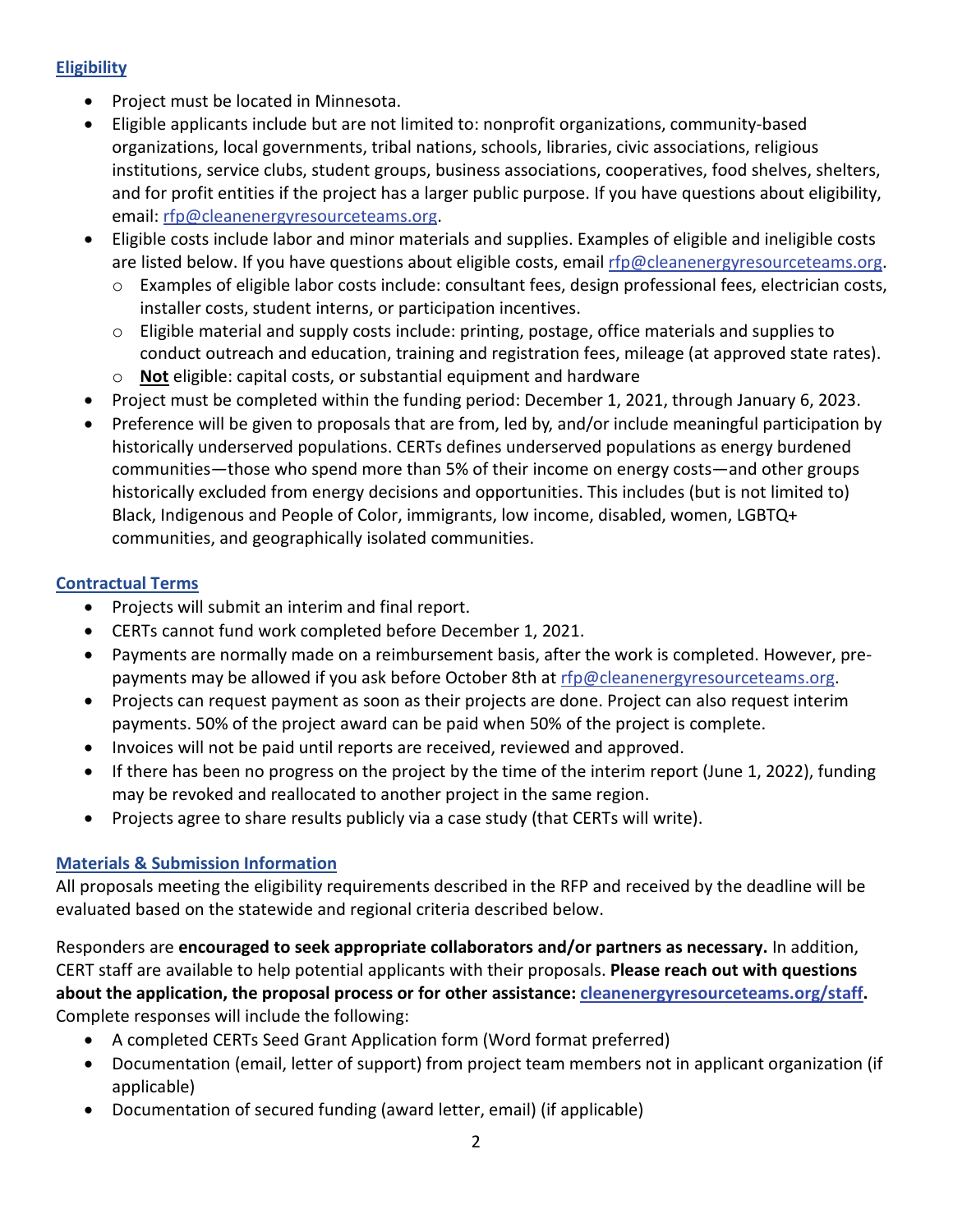• Multiple-Region Application Addendum (if applicable)

The seed grant application form can be found at **[cleanenergyresourceteams.org/seedgrants.](http://www.cleanenergyresourceteams.org/seedgrants)** 

**Applying to multiple regions:** A single project may apply for funding from more than one region if the project spans more than one region. If you wish to apply to multiple regions, you must submit the application form **and** the Multiple-Region Application Addendum. **Request the addendum** by emailing [rfp@cleanenergyresourceteams.org](mailto:rfp@cleanenergyresourceteams.org) or by calling 612-624-2293.

# **Proposals must be submitted electronically to [rfp@cleanenergyresourceteams.org](mailto:rfp@cleanenergyresourceteams.org) no later than 4pm, October 8, 2021. Please feel free to contact [CERTs staff](http://cleanenergyresourceteams.org/staff) for help writing your application.**

## **Timeline**

| <b>Date</b>                          | <b>Tasks</b>                                                                                                                                                                                                                                                                |  |
|--------------------------------------|-----------------------------------------------------------------------------------------------------------------------------------------------------------------------------------------------------------------------------------------------------------------------------|--|
| <b>July 7, 2021</b>                  | CERTs Issues RFP and begins accepting applications.                                                                                                                                                                                                                         |  |
| July 7 - Oct. 8, 2021                | CERTs staff available to assist applicants with seed grant ideas, questions and<br>applications.                                                                                                                                                                            |  |
| <b>Fri., October 8, 2021</b><br>@4pm | Final deadline for applications. Email to rfp@cleanenergyresourceteams.org.                                                                                                                                                                                                 |  |
| Oct. 11 - Nov. 12,<br>2021           | Steering Committees review applications and meet to determine project funding.                                                                                                                                                                                              |  |
| Nov. 19 - Dec. 3, 2021               | CERTs notifies all applicants of funding decisions. CERTs works on contract<br>paperwork with projects awarded funding. If applicable, projects may be asked if<br>they would accept less money than requested.                                                             |  |
| Early Dec. 2021                      | Organizations will receive an email notifying them when they can begin work.                                                                                                                                                                                                |  |
| <b>Early January 2022</b>            | Public announcement of awards; CERTs does media outreach about funded<br>projects.                                                                                                                                                                                          |  |
| June 1, 2022 @4pm                    | Project Interim Report Due (form provided by CERTs)<br>Projects may also submit an interim invoice for up to 50% of the full project award.<br>Any project that has not begun work may have funding revoked. Funds will be<br>redirected to other project(s) in the region. |  |
| January 6, 2023 @<br>4pm             | Final Invoice and Final Report are due to rfp@cleanenergyresourceteams.org<br>Project work must be completed.<br>(Final Report form provided by CERTs).                                                                                                                     |  |
| January - July 2023                  | CERTs will work with Seed Grant Recipients to develop project case studies.                                                                                                                                                                                                 |  |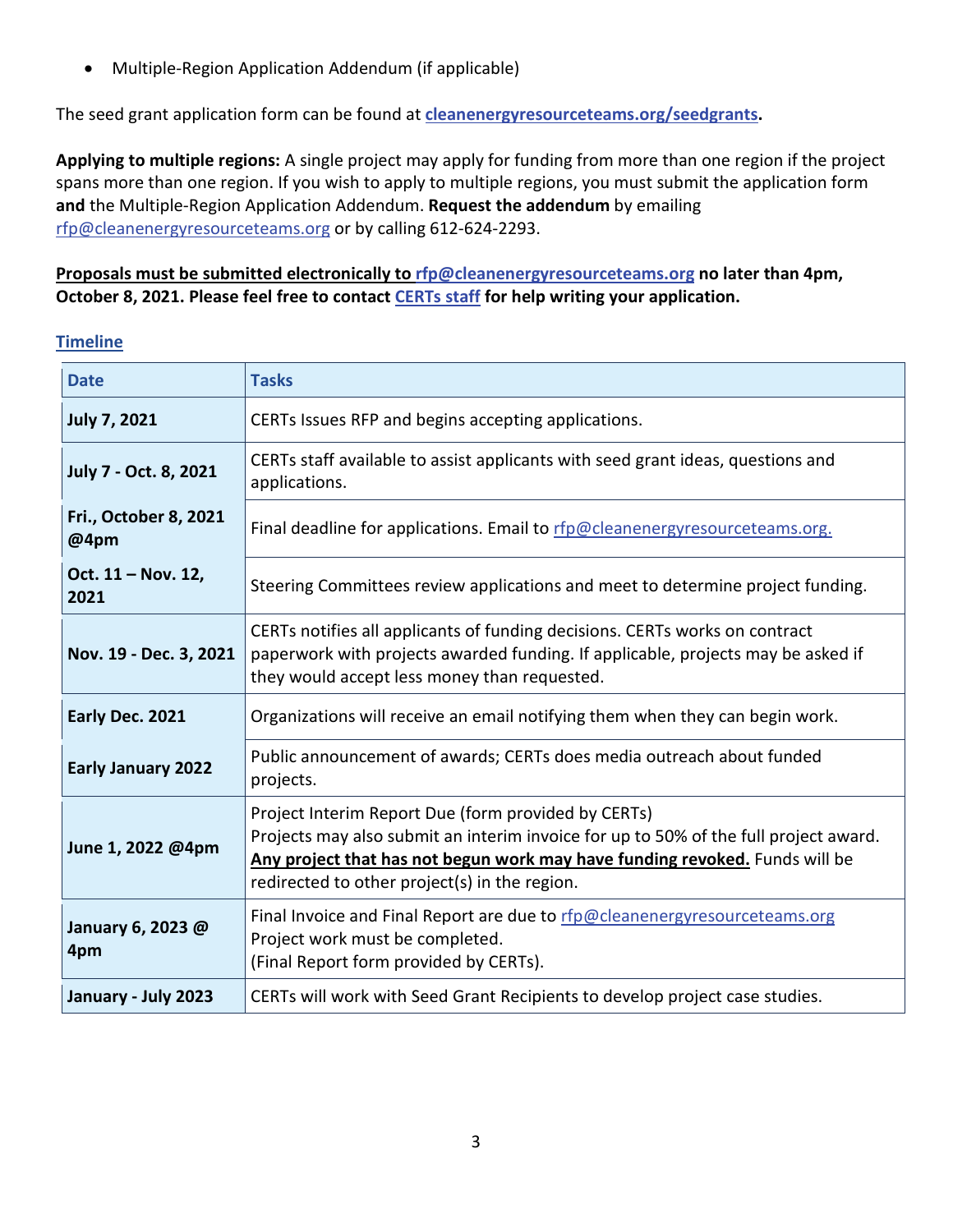## **Review Process**

*CERTs staff do not vote on projects*. Projects will be selected by Regional CERT Steering Committees in Central, Northeast, Northwest, Southeast and West Central. In the Metro, a designated Review Committee will select projects. In the Southwest, the Regional Steering Committee reviews projects and recommends projects for funding to the Rural Minnesota Energy Board and the Southwest Regional Development Commission Board, which make the final decisions.

## **Review Criteria**

Projects will be evaluated on Statewide Criteria as well as Regional Criteria. Please review the Statewide Criteria and the additional Regional Criteria specific to your project's region. See the map on page 1 to identify your CERT region or for a more detailed version see:<https://www.cleanenergyresourceteams.org/map>

## **Statewide Criteria:**

- 1. Advance community-based clean energy projects
- 2. Ideally, provide measurable energy savings/offsets
- 3. Have high potential to provide replicable models
- 4. Engage and involve a variety of community partners
- 5. Demonstrate clear goals, benchmarks, timelines, and budgets
- 6. Preference will be given to proposals that are from, led by, and/or include meaningful participation by historically underserved populations

#### **Regional Criteria and Preferences:**

| <b>Central CERT</b>             | Central CERT encourages first time applicants to apply.                                                                                                                                                                                                                                                                                                                                                                                                                                                                                                                                                                                                                                                             |
|---------------------------------|---------------------------------------------------------------------------------------------------------------------------------------------------------------------------------------------------------------------------------------------------------------------------------------------------------------------------------------------------------------------------------------------------------------------------------------------------------------------------------------------------------------------------------------------------------------------------------------------------------------------------------------------------------------------------------------------------------------------|
| <b>Metro CERT</b>               | Looking for projects that:<br>Are creative, out of the box, ideas to reduce energy use or create clean energy and/or<br>engage communities through clean energy.<br>Creative ideas to increase electrification of transportation (e.g., E-bikes, electric vehicles,<br>$\bullet$<br>mass transit).<br>Reduce energy burden for lower-income or historically underserved communities<br>$\bullet$<br>especially with a focus on single and multi-unit residents, including manufactured<br>housing through energy efficiency/conservation and solar adoption strategies.<br>Reduce energy costs for small businesses by utilizing both energy efficiency/conservation<br>$\bullet$<br>and solar adoption strategies. |
| <b>Northeast</b><br><b>CERT</b> | Preference given to projects not previously funded                                                                                                                                                                                                                                                                                                                                                                                                                                                                                                                                                                                                                                                                  |
| <b>Northwest</b><br><b>CERT</b> | Northwest CERT places a special emphasis on projects that are highly visible, could serve as<br>a model for other like sites/entities, have a strong community education component, and<br>can demonstrate long term sustainability. In addition, the Steering Committee is particularly<br>interested in projects from smaller communities and populations that have been historically<br>marginalized such as Indigenous, Black, and people of color.                                                                                                                                                                                                                                                             |
| <b>Southeast</b><br><b>CERT</b> | Southeast CERT does not have additional priorities beyond the primary seed grant funding<br>priorities. We are interested in seeing as many entities, with as wide a range of potential<br>applications, apply as possible.                                                                                                                                                                                                                                                                                                                                                                                                                                                                                         |